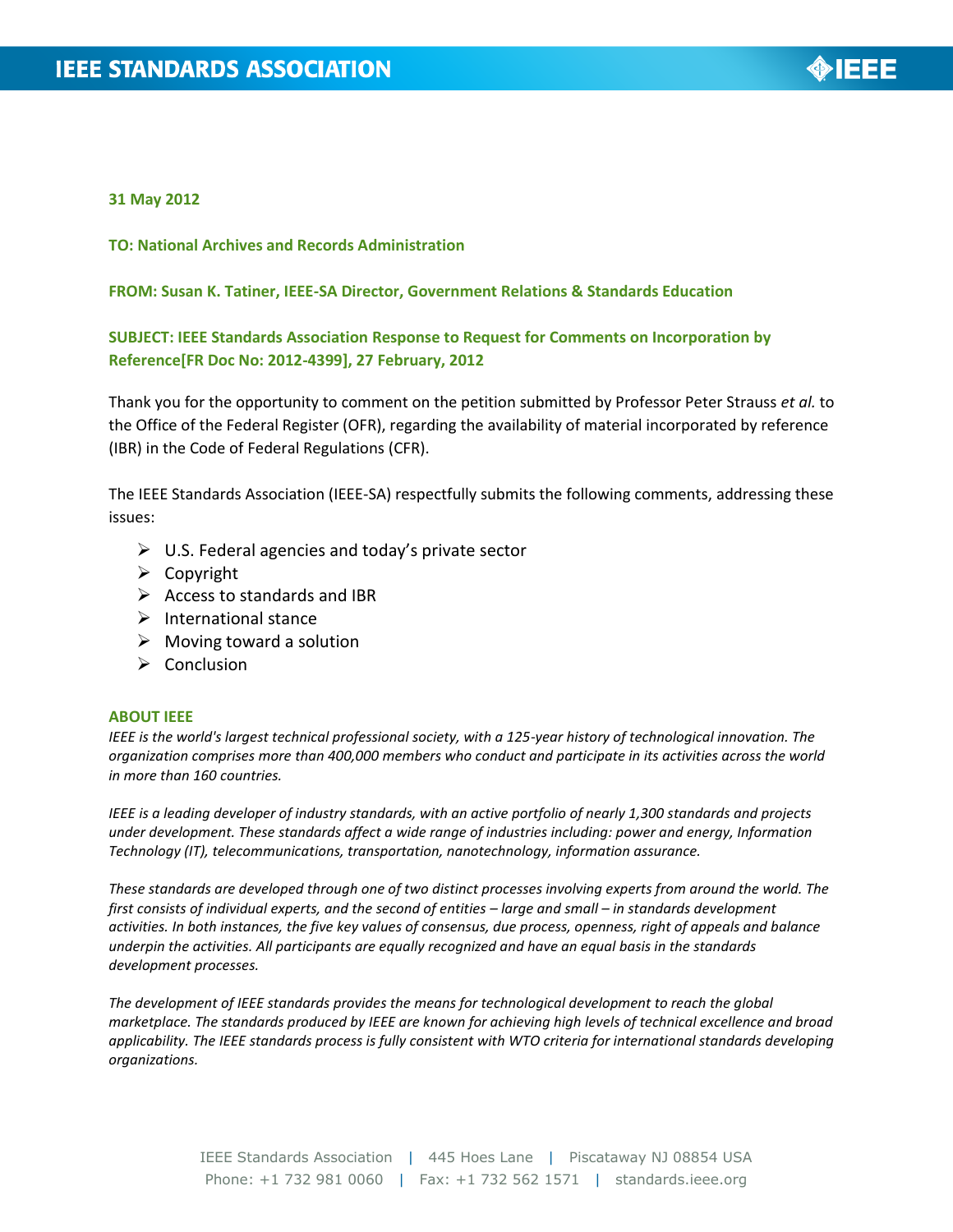## U.S. FEDERAL AGENCIES AND TODAY'S PRIVATE SECTOR

The standards system that has developed under the NTAAA and OMB Circular A-119 is costeffective and efficient for U.S. Federal agencies. It opens the door for those agencies to work with global standards organizations in the private sector that have the ability to coordinate with all interested and materially affected parties. IEEE-SA coordinates with industry, governments, associations, and numerous other organizations in the development of standards. This is accomplished through established liaisons with other organizations, crosspollination of membership, joint standards development and adoption agreements, and a strategic preference for technical global collaboration.

Standards promote economic growth around the world, support efficient innovation, and facilitate international trade. Today's global standards organizations, like IEEE-SA, operate across boundaries. The global nature of IEEE-SA facilitates growth, innovation, and trade through the timely delivery of market-relevant standards that are welcome and accepted everywhere. The large participation in IEEE-SA standards development work and the average low cost for standards enable wide adoption of IEEE standards by users. Other measures that support the wide acceptance of IEEE standards around the world include IEEE-SA's adherence to and support of the principles and requirements of the WTO/TBT agreement, which is reflected in its robust standards development process, and an advanced, RAND-based Patent Policy balanced between the rights of the licensor and the licensee that encourages the owner of IP to give an assurance to license on RAND terms.

# COPYRIGHT

When the NTAAA and OMB Circular A-119 were put in place, they essentially codified an existing best practice to prefer private sector standards, and set the stage for an expansion of this practice. A cornerstone of the envisioned system was the maintenance of the IP rights of copyright holders. Without this, the U.S. Federal agencies would not be able to benefit from the efficiencies of the voluntary consensus standards development process. This principle to "observe and protect" copyright is explicitly stated in A-119.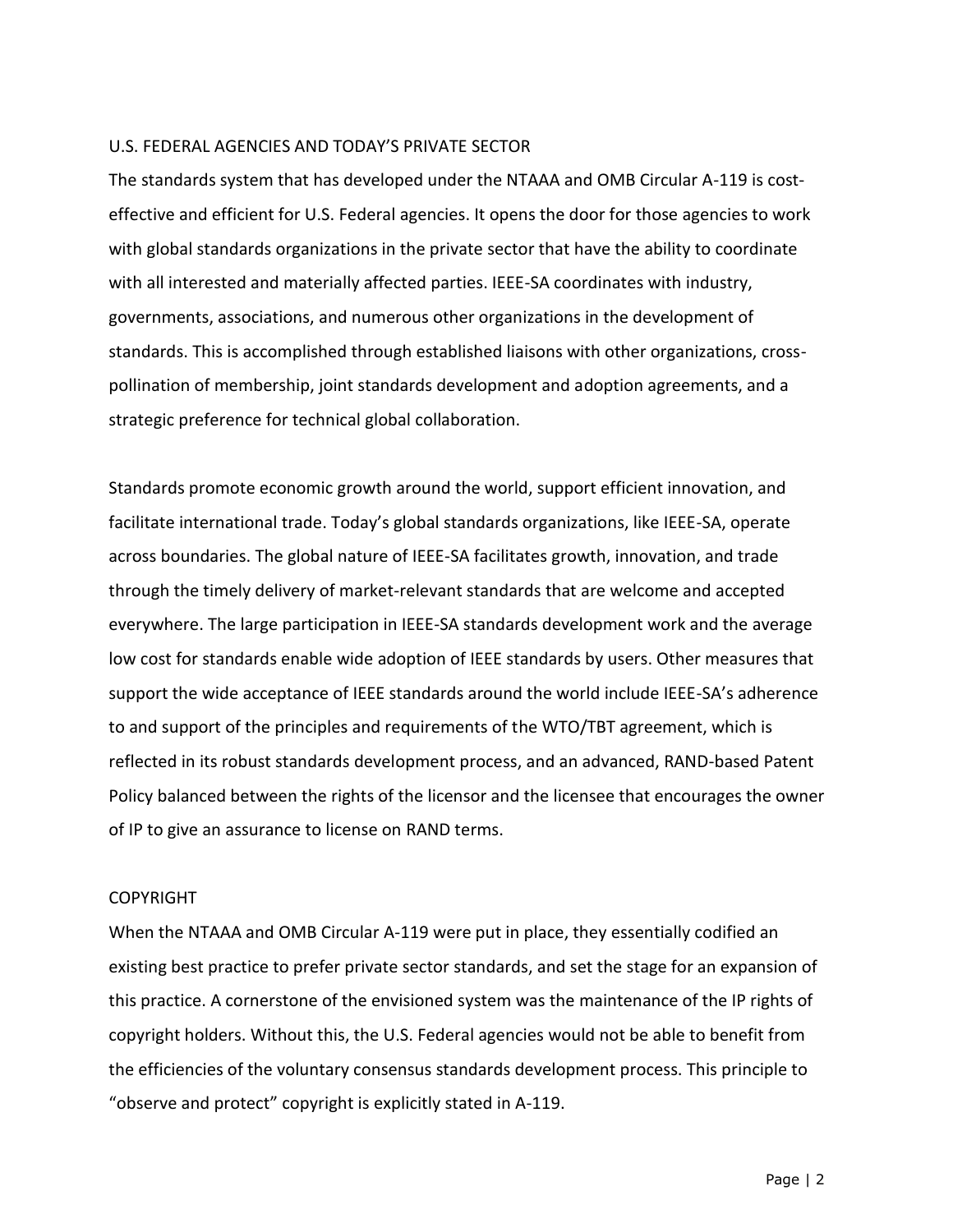IEEE-SA supports the December 2011 ACUS Recommendations in their continued recognition of the rights of copyright owners.

## ACCESS TO STANDARDS AND IBR

U.S. Federal agencies, U.S. citizens, and other parties have an interest in access to standards that are incorporated by reference. Today's stakeholders find that older forms of access (paper copies available in select locations, e.g.) that were once deemed sufficient no longer seem so. This evolution has the potential to strain the relationship between standards developers and the stakeholders who benefit from them. It is to everyone's advantage to seek new ideas on the matter of access that allow us to better transition in the digital age without losing the benefits of the system in place.

Standards developers have dramatically increased access to standards since 1998. Online readonly access, access in libraries, no-cost access to tables of content, "free" access to standards IBR through programs subsidized by industry (such as the IEEE GET 802™ program)… all are examples of modalities that standards developers have used to improve access to standards. Recognizing that U.S. Federal agencies and citizens have different needs during rulemaking, procurement, and other activities, standards developing organizations have made special arrangements at different times to accommodate their needs.

Standards developers want to do more. We actively seek ways to get our standards out to the public in low- and no-cost ways. We actively seek ways to diversify our business operations and move away from dependence on the sale of standards. And we worry about how to address the "digital divide" as we move forward.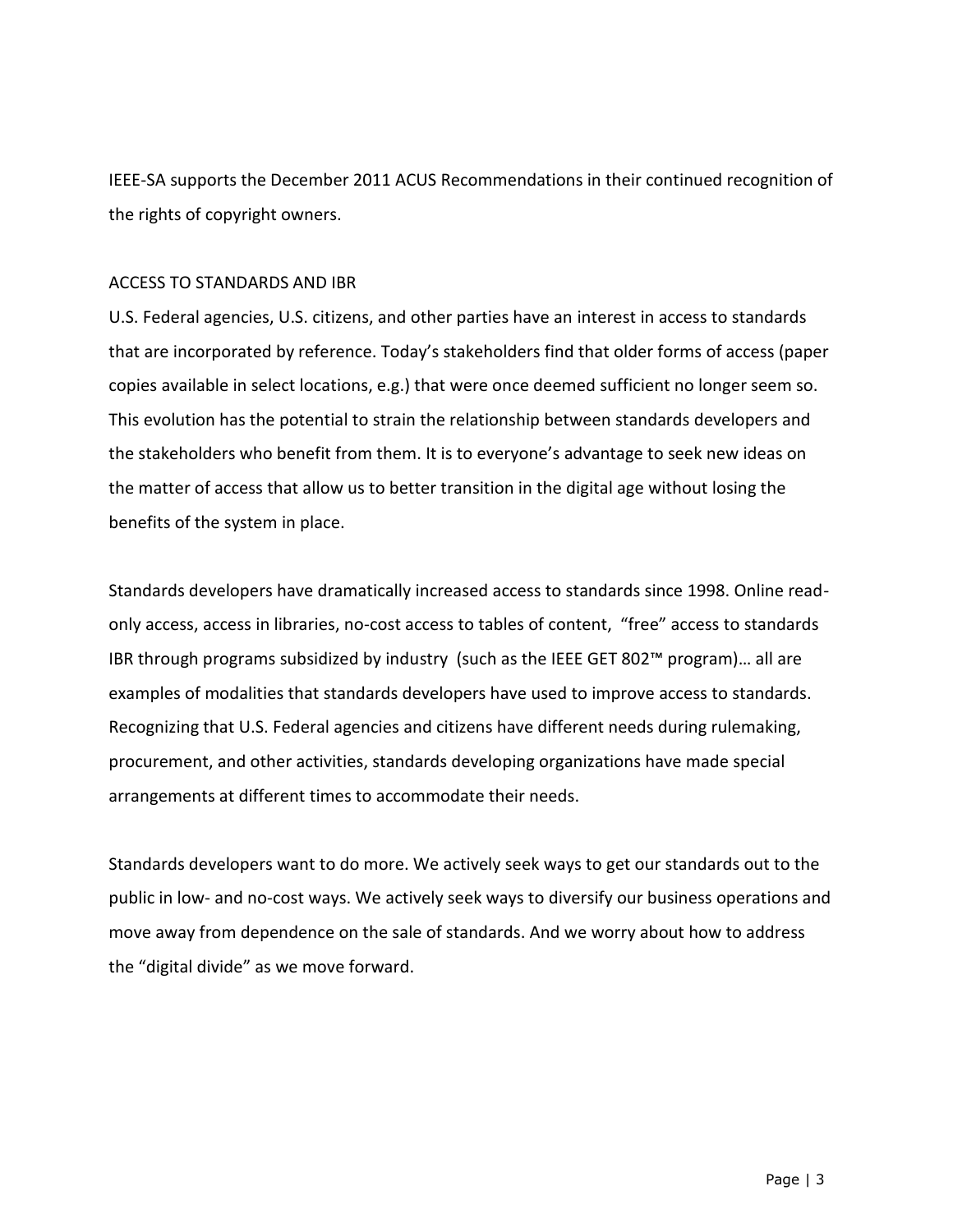#### INTERNATIONAL STANCE

The standards system that has developed under the NTAAA and OMB Circular A-119 is independent of government control. A-119 offers a level of assurance to the world that standards adopted by U.S. Federal agencies are not crafted to establish or encourage trade barriers. NIST, the US Trade Representative, and others have worked hard to prove the good faith of those U.S. citizens and national and multinational companies who participate in global standards organizations. The role of the U.S. Federal agencies in standards development is in balance. When changes are considered to the system to address the need for access to standards, it is important to reflect on the possible impact any changes might have on balance and the perception of balance. A change, for example, that involved increased U.S. government financial support would likely have a negative impact on the perception of independence. IEEE-SA operates in active agreement with the WTO principle that standards should not create unnecessary obstacles to trade, and whenever appropriate, should specify requirements in terms of performance rather than design or descriptive characteristics. IEEE-SA adheres to the six principles of the TBT Committee's Decision on International Standards. IEEE-SA is truly a global organization, engaged with members and participants around the world. Standards developing participants engage face-to-face in standards development, and, when longdistance travel is prohibitive, they are able to engage electronically in the development of IEEE standards by, for example, submitting comments during a formal consensus ballot. Anyone in the world can participate in developing IEEE standards, and IEEE-SA makes an effort to reach out to both individuals and entities in all countries.

## MOVING TOWARD A SOLUTION

IEEE-SA strongly defends its copyright to its standards. We also recognize that there is an argument to be made about the rights of citizens to access to the law and the need to evolve what access means in the  $21<sup>st</sup>$  century. When there are countervailing rights, the question is not solely who is "right." The question is, how can we craft a solution that moves beyond slogans?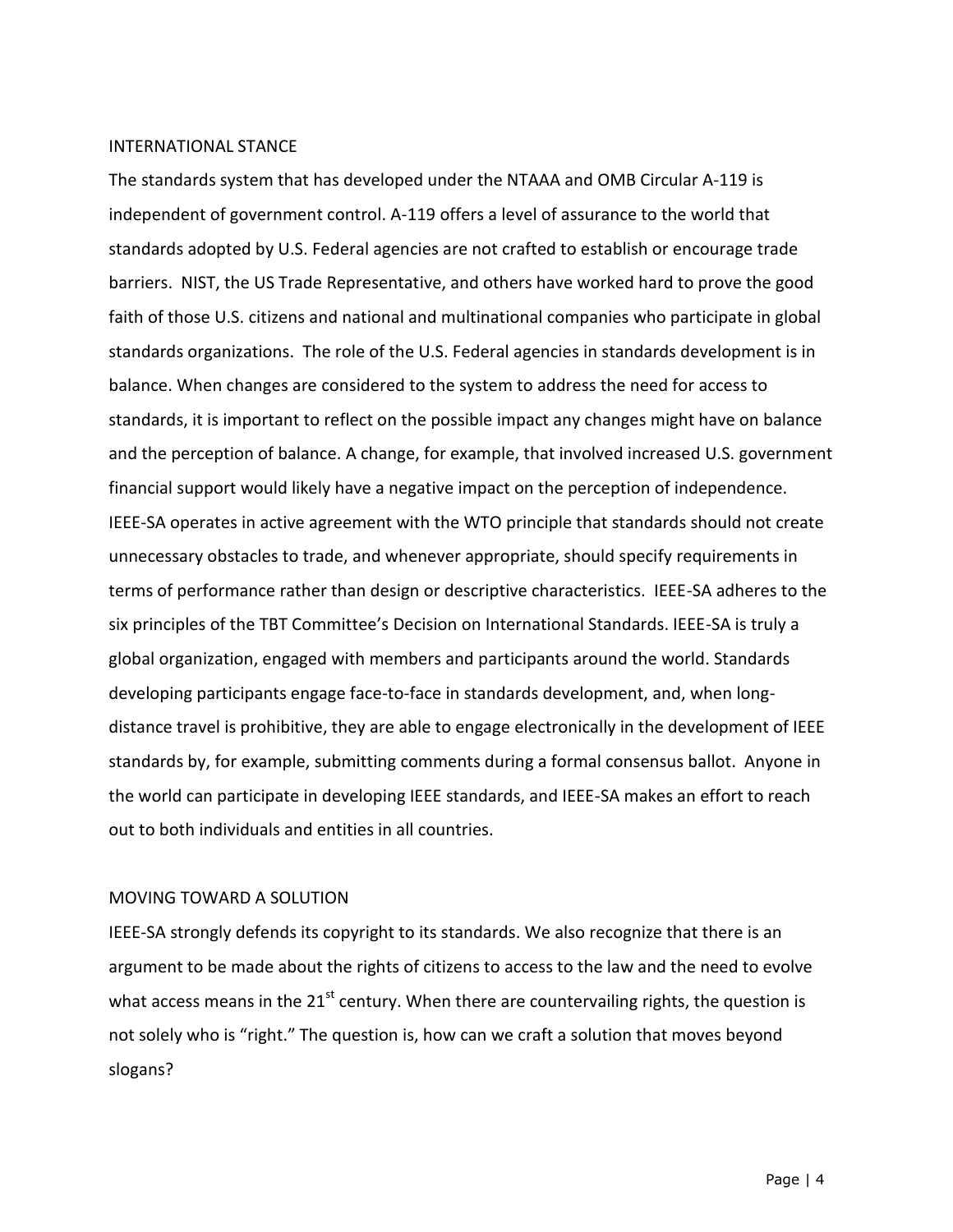The issues and problems identified in the IBR debate are not going away; yet few in the debate have proposed solutions. It's time for everyone to work together to move the debate to the solution-finding stage.

One possibility would be to replace IBR with performance-based regulations that describe what is required and name standards for compliance as proof of meeting the performance level. A precedent for such a path is the so-called New Approach of the EU. Although some have not been pleased with the way the New Approach has worked in practice, there is no reason to believe it could not be improved upon.

What makes such an approach interesting in this debate is that the standard named remains voluntary. Thus, the approach seems to have found a way to give the public the mandatory information it needs while protecting the rights of SDOs. Another advantage appears to be that it simplifies the problems surrounding the updating of standards that are incorporated by reference. In a new approach, the regulation would update the levels of performance expected and not concern itself with the maintenance schedule of the standard.

Once stakeholders commit to finding a path forward in the IBR debate, other solutions will undoubtedly emerge. IEEE-SA supports a solutions-based path forward, with review, comment, and careful consideration of the consequences of change.

# **CONCLUSION**

The public is an important beneficiary of the standards system that has developed under the NTAAA and OMB Circular A-119. Private resources are brought to bear to create standards at low overall cost to the public; those resources include the considerable expertise that resides in industry.